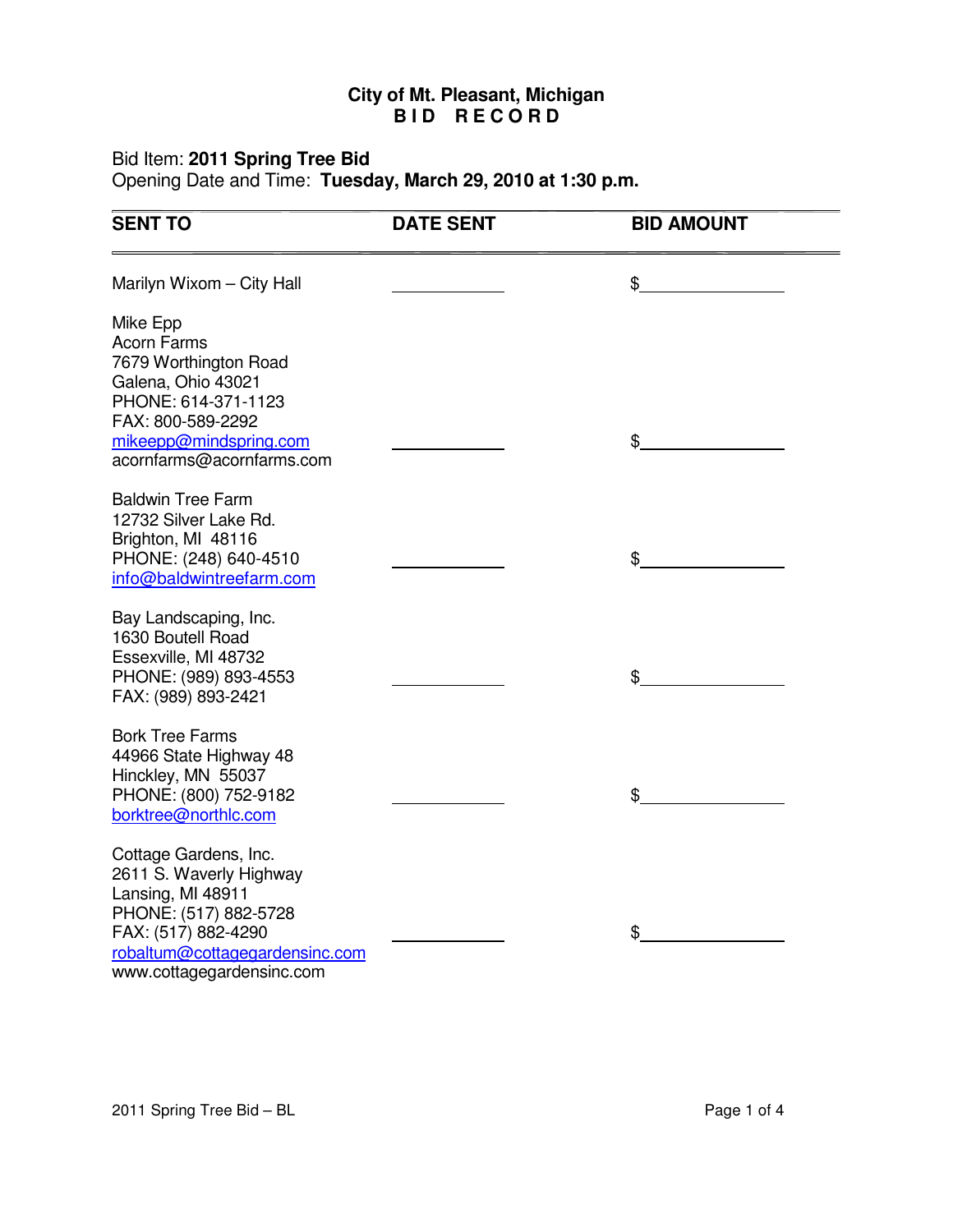| <b>County Line Nursery</b><br>69691 W. Red Arrow Hwy<br>Hartford, MI 49057<br>PHONE: (269) 621-4543<br>FAX: (269) 621-4464                                                             | \$ |
|----------------------------------------------------------------------------------------------------------------------------------------------------------------------------------------|----|
| Covey Tree Inc.<br>1 Railroad Avenue<br>Frewsburg N.Y. 14738<br>PHONE: (716) 569-5506<br>FAX: (716) 569-2378<br>info@coveytree.com<br>kcovey@bufffalo.com                              | \$ |
| Paula Salloum<br>John Deere Landcapes<br>650 Stephenson Highway<br>Troy, MI 48083<br>PHONE: (248) 588-2100 ext. 310<br>FAX: (248) 588-3528                                             | \$ |
| <b>Chris Lundsted</b><br>Green Scene Landscaping<br>954 E. Remus Rd.<br>Mt. Pleasant, MI 48858<br>PHONE: (989) 772-0430<br>FAX: (989) 779-9560                                         | \$ |
| <b>Horrocks Nursery Farms</b><br>3355 Dildine Road<br>Ionia, MI 48846<br>PHONE: (616) 527-0990<br>PHONE: (866) 548-7337<br>FAX: (616) 527-2417<br>mjh@horrocksnursery.com              | \$ |
| Huggett Sod Farm Inc.<br>4114 Marlette Rd.<br>Marlette, MI 48453<br>PHONE: (800) 432-2763<br>FAX: (989) 635-7484<br>sales@huggettsod.com                                               | \$ |
| <b>Todd Utsman</b><br><b>KLM Landscape &amp; Snow</b><br>66033 Mount Vernon Rd.<br>Washington, MI 48095<br>PHONE: (586) 752-5562<br>FAX: (586) 336-1487<br>EMAIL: klm@klmlandscape.net |    |

2011 Spring Tree Bid – BL 2011 Spring Tree Bid – BL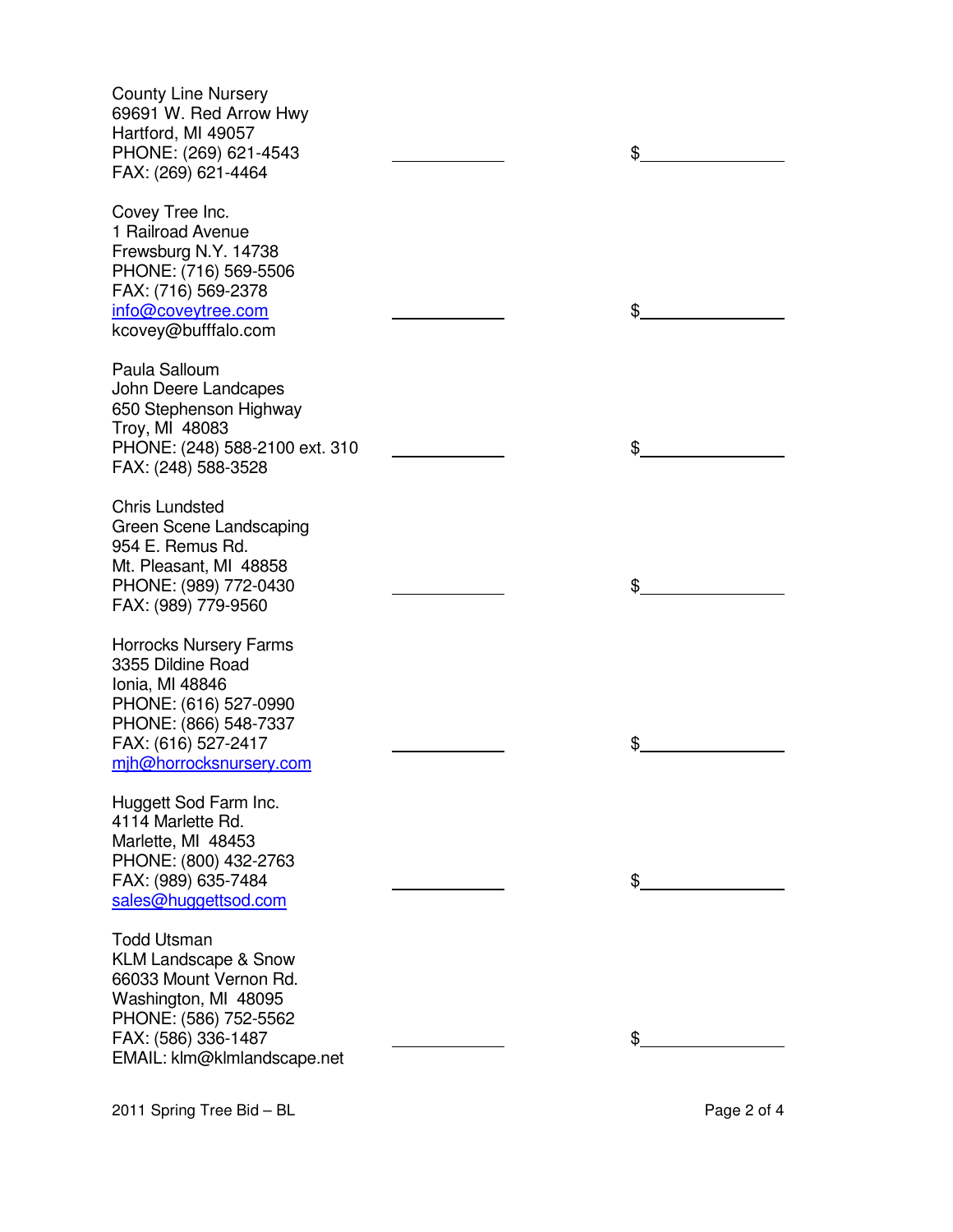| <b>Tom Fister</b>                                      |    |
|--------------------------------------------------------|----|
| Kankakee Nursery Co.                                   |    |
| P.O. Box 288                                           |    |
| Aroma Park, IL 60910                                   |    |
| PHONE: (800) 344-7697                                  |    |
| FAX: (815) 937-9389                                    | \$ |
| EMAIL: sales@kankakeenursery.com                       |    |
|                                                        |    |
| <b>Marine City Nursery</b><br>5300 Marine City Highway |    |
| China, MI 48054                                        |    |
| PHONE: (810) 765-5533                                  |    |
| FAX: (810) 765-5222                                    | \$ |
| sales@marinecitynursery.com                            |    |
|                                                        |    |
| <b>Glen Smith</b>                                      |    |
| Mapleglen Tree Farm                                    |    |
| 3717 W Rosebush Road                                   |    |
| Weidman, MI 48893                                      | \$ |
| PHONE: (989) 644-3208                                  |    |
| McDonald Nursery, Inc.                                 |    |
| 1019 N. Center Road                                    |    |
| Saginaw, MI 48638-5599                                 |    |
| PHONE: (989) 793-0820                                  | \$ |
|                                                        |    |
| <b>Michigan Conservation District</b>                  |    |
| Attn: Deb Rodgers                                      |    |
| 1031 E. Saginaw Rd.                                    |    |
| Sanford MI 48657-9259                                  |    |
| PHONE: (989) 687-9760                                  | \$ |
| Nature Hills Nursery, Inc.                             |    |
| 3334 North 88th Plaza                                  |    |
| Omaha, NE 68134                                        |    |
| PHONE: (402) 934-8116                                  |    |
| FAX: (402) 991-0778                                    | \$ |
| info@naturehills.com                                   |    |
|                                                        |    |
|                                                        |    |
| Andy Opalewski                                         |    |
| Ope's Landscaping, Inc.<br>P.O. Box 5473               |    |
| 3166 Wintergreen Dr., W                                |    |
| Saginaw, MI 48603                                      |    |
| PHONE: (989) 529-2029                                  |    |
| FAX: (989) 401-3364                                    | \$ |
| opeslawncare@yahoo.com                                 |    |
|                                                        |    |